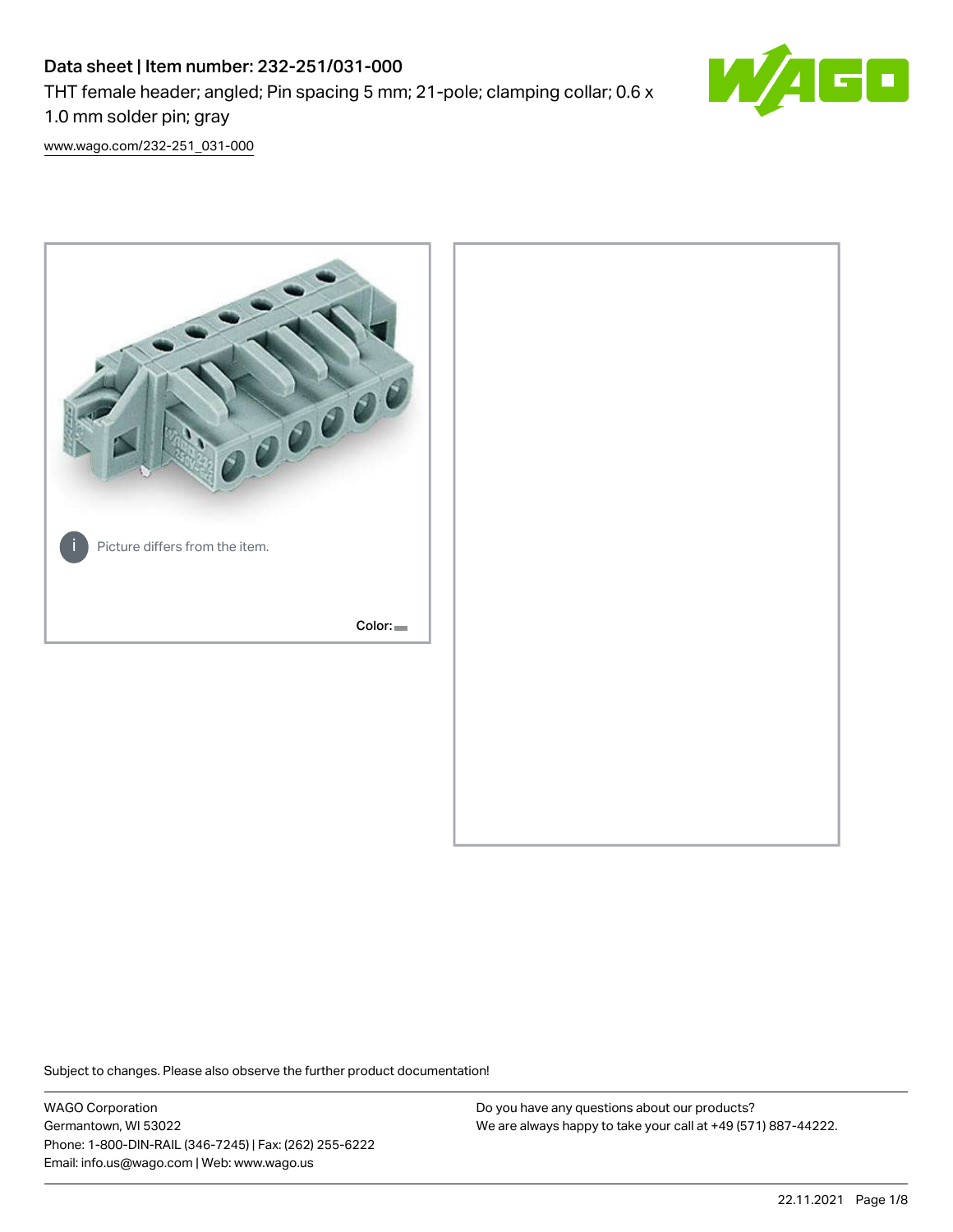



L = pole no. x pin spacing

 $L_1 = L + 3$  mm

 $L_2 = L + 8.8$  mm

 $L_3 = L + 14.8$  mm

2- to 3-pole female connectors – one latch only

## Item description

**Horizontal or vertical PCB mounting via straight or angled solder pins** 

Subject to changes. Please also observe the further product documentation! For board-to-board and board-to-wire connections

WAGO Corporation Germantown, WI 53022 Phone: 1-800-DIN-RAIL (346-7245) | Fax: (262) 255-6222 Email: info.us@wago.com | Web: www.wago.us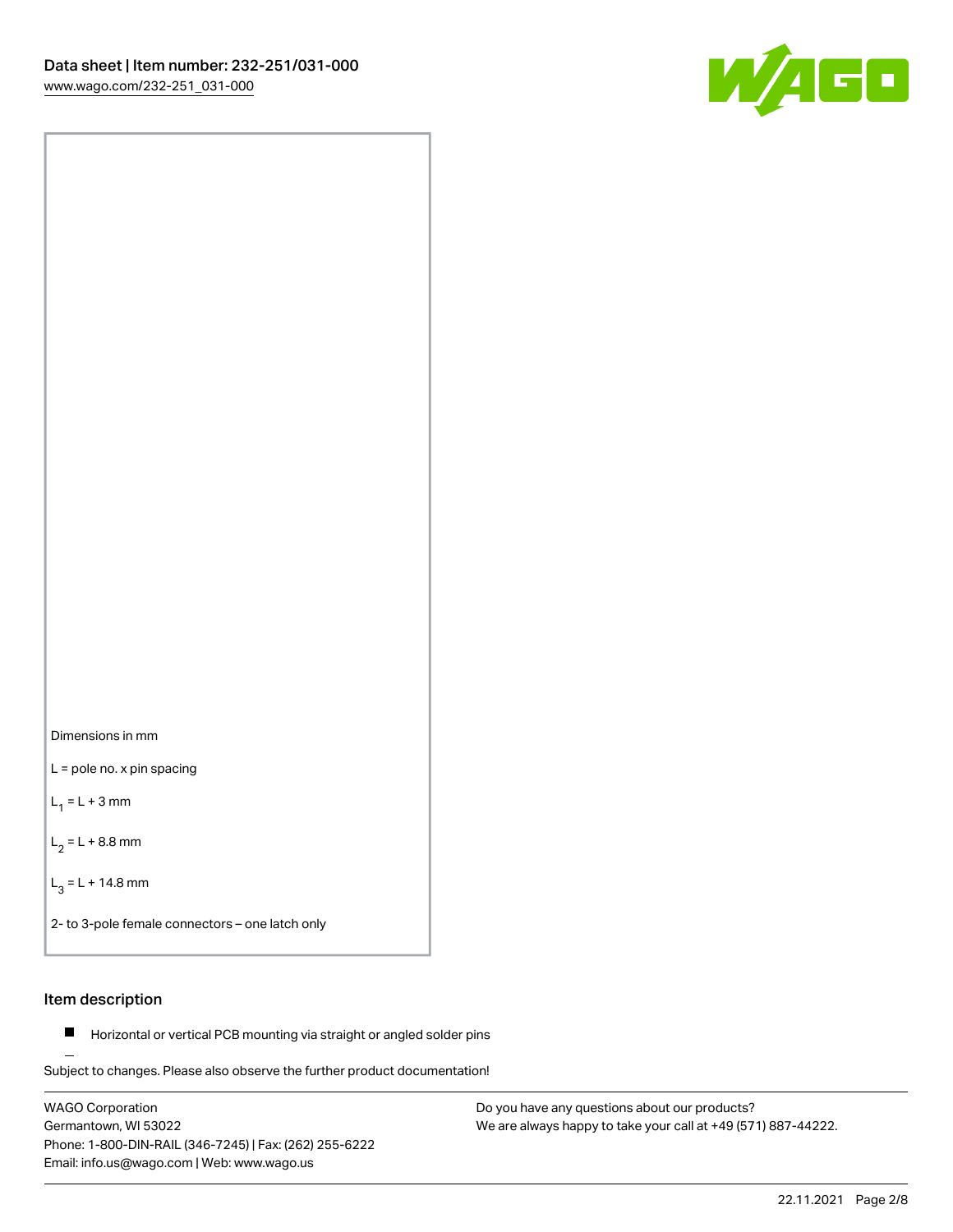

- For board-to-board and board-to-wire connections
- $\blacksquare$ Touch-proof PCB outputs
- $\blacksquare$ Easy-to-identify PCB inputs and outputs
- $\blacksquare$ With coding fingers

#### Data **Notes**

| Safety information 1 | The <i>MCS – MULTI CONNECTION SYSTEM</i> includes connectors<br>without breaking capacity in accordance with DIN EN 61984. When<br>used as intended, these connectors must not be connected<br>/disconnected when live or under load. The circuit design should<br>ensure header pins, which can be touched, are not live when<br>unmated. |
|----------------------|--------------------------------------------------------------------------------------------------------------------------------------------------------------------------------------------------------------------------------------------------------------------------------------------------------------------------------------------|
| Variants:            | Other pole numbers<br>3.8 mm pin projection for male headers with straight solder pins<br>Gold-plated or partially gold-plated contact surfaces<br>Other versions (or variants) can be requested from WAGO Sales or<br>configured at https://configurator.wago.com/                                                                        |

## Electrical data

#### IEC Approvals

| Ratings per                 | IEC/EN 60664-1                                                        |
|-----------------------------|-----------------------------------------------------------------------|
| Rated voltage (III / 3)     | 320 V                                                                 |
| Rated surge voltage (III/3) | 4 <sub>k</sub> V                                                      |
| Rated voltage (III/2)       | 320 V                                                                 |
| Rated surge voltage (III/2) | 4 <sub>k</sub> V                                                      |
| Nominal voltage (II/2)      | 630 V                                                                 |
| Rated surge voltage (II/2)  | 4 <sub>kV</sub>                                                       |
| Rated current               | 12A                                                                   |
| Legend (ratings)            | $(III / 2)$ $\triangle$ Overvoltage category III / Pollution degree 2 |

#### UL Approvals

| Approvals per                  | UL 1059 |
|--------------------------------|---------|
| Rated voltage UL (Use Group B) | 300 V   |
| Rated current UL (Use Group B) | 15 A    |
| Rated voltage UL (Use Group D) | 300 V   |
| Rated current UL (Use Group D) | 10 A    |

Subject to changes. Please also observe the further product documentation!

| <b>WAGO Corporation</b>                                | Do you have any questions about our products?                 |
|--------------------------------------------------------|---------------------------------------------------------------|
| Germantown, WI 53022                                   | We are always happy to take your call at +49 (571) 887-44222. |
| Phone: 1-800-DIN-RAIL (346-7245)   Fax: (262) 255-6222 |                                                               |
| Email: info.us@wago.com   Web: www.wago.us             |                                                               |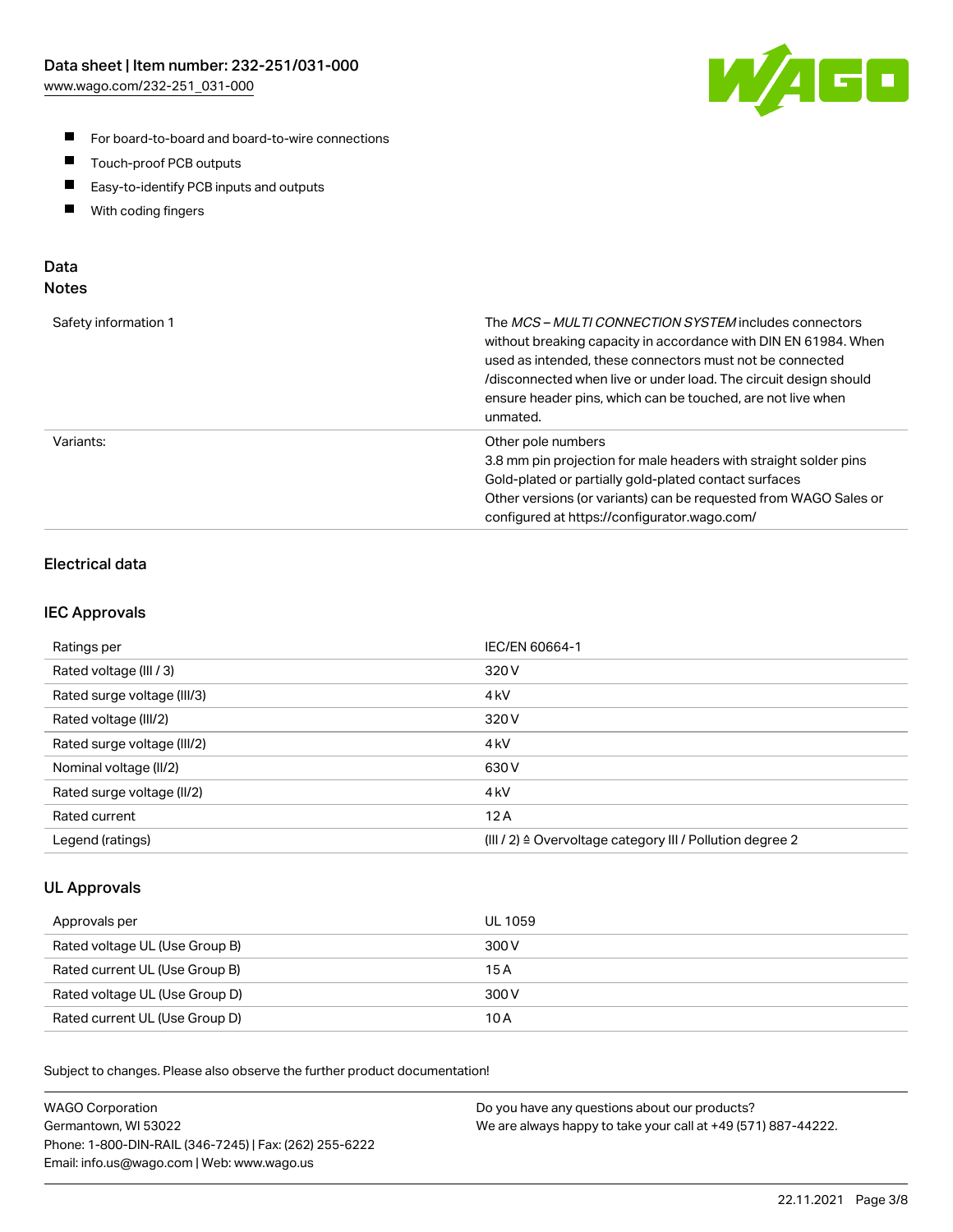

## Ratings per UL

| Rated voltage UL 1977                | COO V<br>ור |
|--------------------------------------|-------------|
| <b>Rated</b><br>UL 1977<br>curront l | _____       |

## CSA Approvals

| Approvals per                   | CSA   |
|---------------------------------|-------|
| Rated voltage CSA (Use Group B) | 300 V |
| Rated current CSA (Use Group B) | 15 A  |
| Rated voltage CSA (Use Group D) | 300 V |
| Rated current CSA (Use Group D) | 10 A  |

#### Connection data

| Total number of potentials |  |
|----------------------------|--|
| Number of connection types |  |
| Number of levels           |  |

#### Connection 1

| Number of poles | $\sim$<br>- |
|-----------------|-------------|
|                 |             |

## Physical data

| Pin spacing                          | 5 mm / 0.197 inch          |
|--------------------------------------|----------------------------|
| Width                                | 119.8 mm / 4.717 inch      |
| Height                               | 16.6 mm / 0.654 inch       |
| Height from the surface              | 11.6 mm / 0.457 inch       |
| Depth                                | 18.25 mm / 0.719 inch      |
| Solder pin length                    | 5 mm                       |
| Solder pin dimensions                | $0.6 \times 1$ mm          |
| Drilled hole diameter with tolerance | $1.3$ <sup>(+0.1)</sup> mm |

## Mechanical data

| Mounting type | Mounting flange                         |
|---------------|-----------------------------------------|
| Mounting type | Feed-through mounting<br>Panel mounting |

Subject to changes. Please also observe the further product documentation!

| <b>WAGO Corporation</b>                                | Do you have any questions about our products?                 |
|--------------------------------------------------------|---------------------------------------------------------------|
| Germantown, WI 53022                                   | We are always happy to take your call at +49 (571) 887-44222. |
| Phone: 1-800-DIN-RAIL (346-7245)   Fax: (262) 255-6222 |                                                               |
| Email: info.us@wago.com   Web: www.wago.us             |                                                               |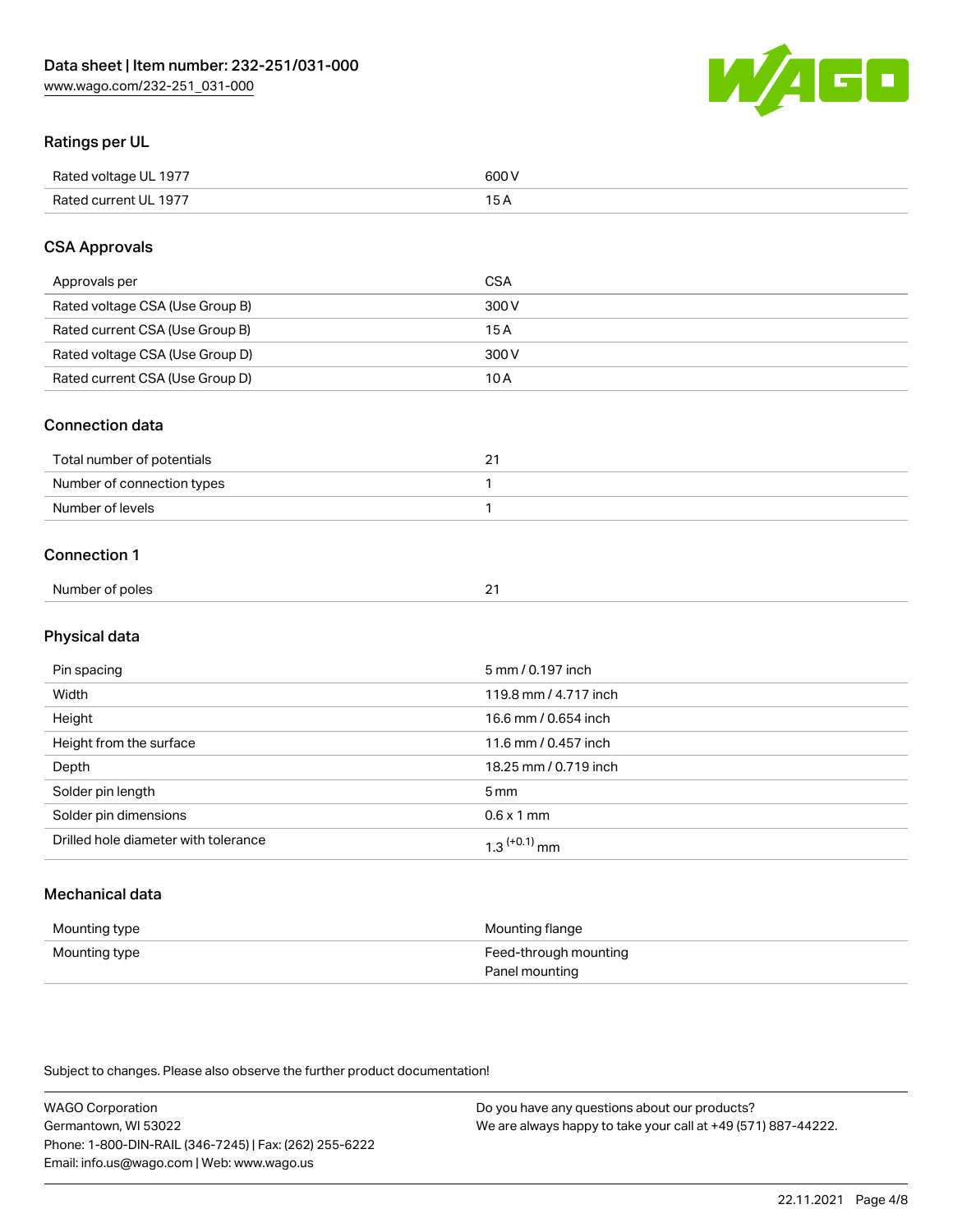

#### Plug-in connection

| Contact type (pluggable connector) | Female header |
|------------------------------------|---------------|
| Connector (connection type)        | for PCB       |
| Mismating protection               | No            |
| Mating direction to the PCB        | 0°            |
| Locking of plug-in connection      | Without       |

## PCB contact

| PCB Contact                         | THT                                        |
|-------------------------------------|--------------------------------------------|
| Solder pin arrangement              | over the entire female connector (in-line) |
| Number of solder pins per potential |                                            |

#### Material data

| Color                       | gray             |
|-----------------------------|------------------|
| Material group              |                  |
| Insulation material         | Polyamide (PA66) |
| Flammability class per UL94 | V <sub>0</sub>   |
| Contact material            | Copper alloy     |
| Contact plating             | tin-plated       |
| Fire load                   | 0.356 MJ         |
| Weight                      | 20 <sub>g</sub>  |

#### Environmental requirements

| Limit temperature range | $-60+85 °C$ |  |
|-------------------------|-------------|--|
|-------------------------|-------------|--|

#### Commercial data

| PU (SPU)              | 10 Stück      |
|-----------------------|---------------|
| Packaging type        | box           |
| Country of origin     | <b>DE</b>     |
| <b>GTIN</b>           | 4055143577359 |
| Customs tariff number | 85366990990   |

#### Approvals / Certificates

#### Ship Approvals

**Certificate** 

Subject to changes. Please also observe the further product documentation!

WAGO Corporation Germantown, WI 53022 Phone: 1-800-DIN-RAIL (346-7245) | Fax: (262) 255-6222 Email: info.us@wago.com | Web: www.wago.us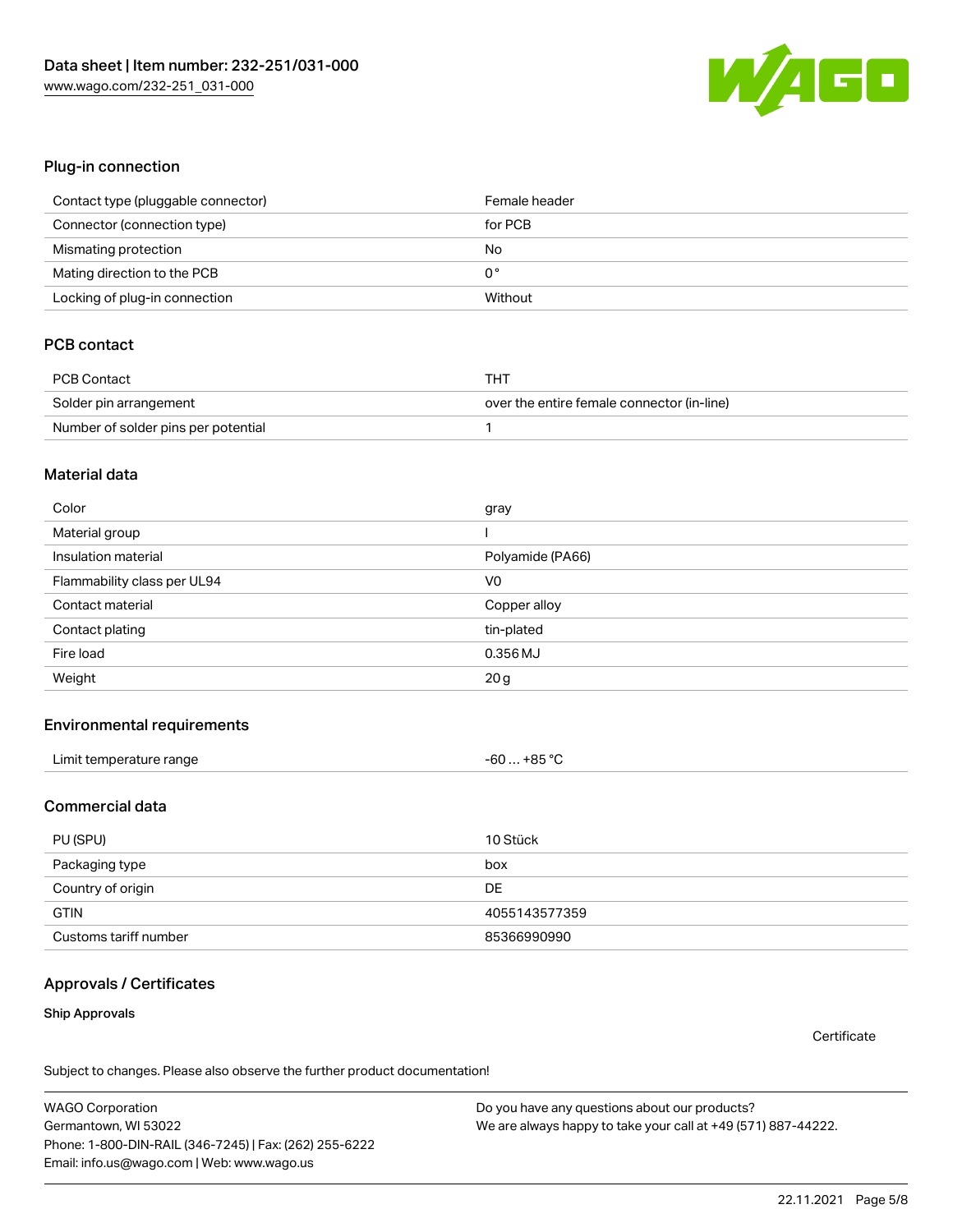[www.wago.com/232-251\\_031-000](http://www.wago.com/232-251_031-000)



| Logo          | Approval                                                | <b>Additional Approval Text</b> | name                                |
|---------------|---------------------------------------------------------|---------------------------------|-------------------------------------|
| ABS.          | <b>ABS</b><br>American Bureau of Shipping               | $\overline{\phantom{0}}$        | $19 -$<br>HG15869876-<br><b>PDA</b> |
| <b>BUREAU</b> | <b>BV</b><br>Bureau Veritas S.A.                        | IEC 60998                       | 11915/D0 BV                         |
|               | <b>DNV GL</b><br>Det Norske Veritas, Germanischer Lloyd | $\overline{\phantom{0}}$        | TAE 000016Z                         |
| UL-Approvals  |                                                         |                                 | Certificate                         |

| Logo                          | Approval                             | <b>Additional Approval Text</b> | name   |
|-------------------------------|--------------------------------------|---------------------------------|--------|
| J<br>$\overline{\phantom{a}}$ | UR<br>Underwriters Laboratories Inc. | <b>UL 1977</b>                  | E45171 |

## **Counterpart**



Item no.231-621 ntermitic.html<br>Male connector; 21-pole; Pin spacing 5 mm; gray [www.wago.com/231-621](https://www.wago.com/231-621)

#### Optional accessories

#### Testing accessories





Item no.: 210-136 ntem no.: 210 100<br>Test plug; 2 mm Ø; with 500 mm cable [www.wago.com/210-136](http://www.wago.com/210-136)

#### Item no.: 231-661

Test plugs for female connectors; for 5 mm and 5.08 mm pin spacing; 2,50 mm²; light gray [www.wago.com/231-661](http://www.wago.com/231-661)

Mounting

Mounting accessories



Self-tapping screw; B 2.2x13, fixing hole 1.8 mm Ø [www.wago.com/231-194](http://www.wago.com/231-194)



Item no.: 231-195 Screw with nut; M2x12; for fixing element [www.wago.com/231-195](http://www.wago.com/231-195)

Subject to changes. Please also observe the further product documentation!

WAGO Corporation Germantown, WI 53022 Phone: 1-800-DIN-RAIL (346-7245) | Fax: (262) 255-6222 Email: info.us@wago.com | Web: www.wago.us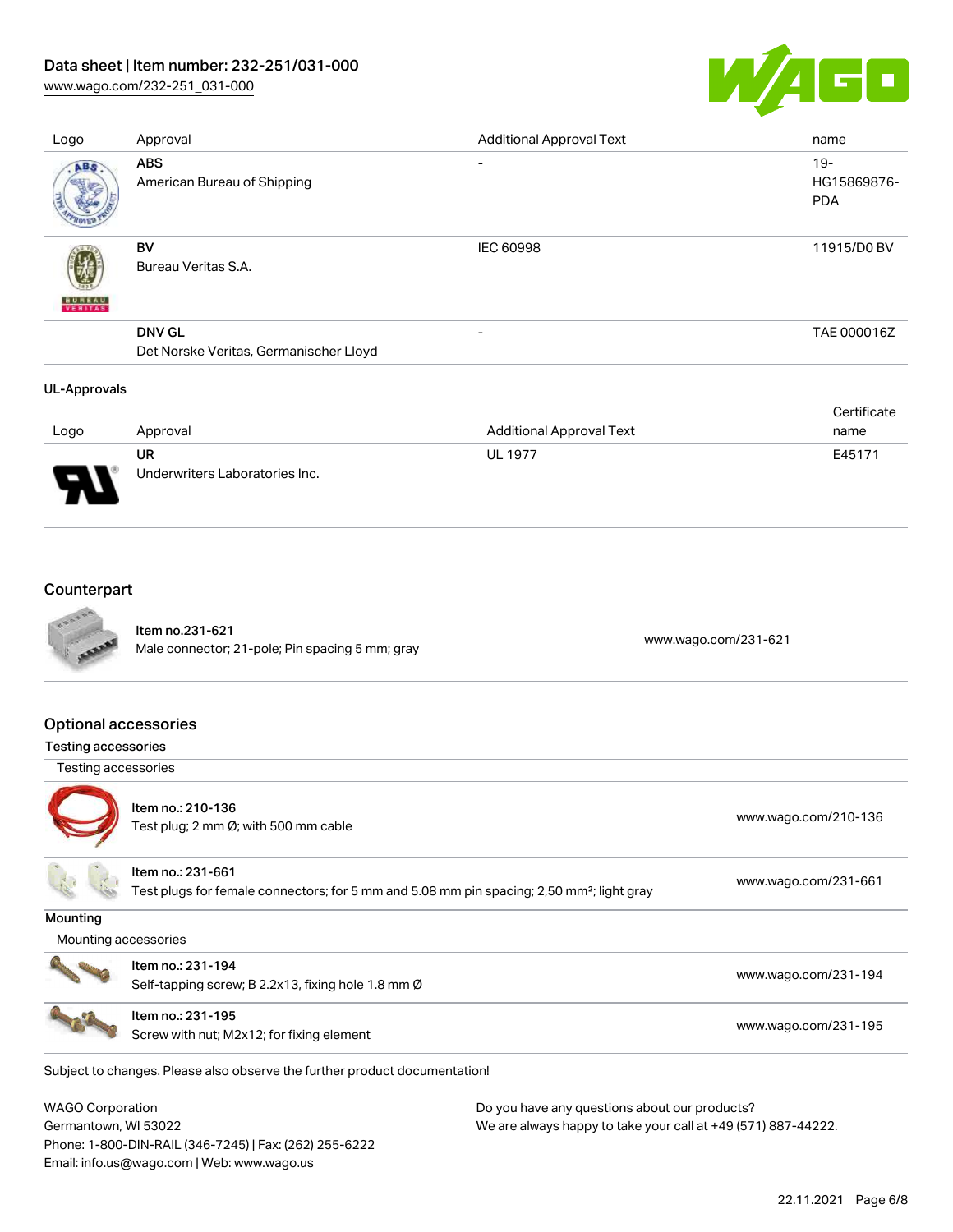



Item no.: 231-295 Screw with nut [www.wago.com/231-295](http://www.wago.com/231-295)

| <b>Downloads</b>                                                                                                                                                       |            |               |          |
|------------------------------------------------------------------------------------------------------------------------------------------------------------------------|------------|---------------|----------|
| Documentation                                                                                                                                                          |            |               |          |
| <b>Additional Information</b>                                                                                                                                          |            |               |          |
| Technical explanations                                                                                                                                                 | 2019 Apr 3 | pdf<br>2.0 MB | Download |
| <b>CAD</b> files                                                                                                                                                       |            |               |          |
| CAD data                                                                                                                                                               |            |               |          |
| 2D/3D Models 232-251/031-000                                                                                                                                           |            | <b>URL</b>    | Download |
| PCB Design                                                                                                                                                             |            |               |          |
| Symbol and Footprint 232-251/031-000                                                                                                                                   |            | URL           | Download |
| CAx data for your PCB design, consisting of "schematic symbols and PCB footprints",<br>allow easy integration of the WAGO component into your development environment. |            |               |          |
| Supported formats:                                                                                                                                                     |            |               |          |
| Accel EDA 14 & 15<br>ш                                                                                                                                                 |            |               |          |
| Altium 6 to current version                                                                                                                                            |            |               |          |
| Cadence Allegro                                                                                                                                                        |            |               |          |
| DesignSpark                                                                                                                                                            |            |               |          |
| Eagle Libraries                                                                                                                                                        |            |               |          |
| KiCad                                                                                                                                                                  |            |               |          |
| Mentor Graphics BoardStation                                                                                                                                           |            |               |          |
| ш<br>Mentor Graphics Design Architect                                                                                                                                  |            |               |          |
| Mentor Graphics Design Expedition 99 and 2000                                                                                                                          |            |               |          |
| OrCAD 9.X PCB and Capture                                                                                                                                              |            |               |          |
| PADS PowerPCB 3, 3.5, 4.X, and 5.X                                                                                                                                     |            |               |          |
| PADS PowerPCB and PowerLogic 3.0                                                                                                                                       |            |               |          |
| PCAD 2000, 2001, 2002, 2004, and 2006<br>ш                                                                                                                             |            |               |          |
| Pulsonix 8.5 or newer                                                                                                                                                  |            |               |          |
| <b>STL</b>                                                                                                                                                             |            |               |          |
| 3D STEP                                                                                                                                                                |            |               |          |
| <b>TARGET 3001!</b>                                                                                                                                                    |            |               |          |

Subject to changes. Please also observe the further product documentation!

WAGO Corporation Germantown, WI 53022 Phone: 1-800-DIN-RAIL (346-7245) | Fax: (262) 255-6222 Email: info.us@wago.com | Web: www.wago.us